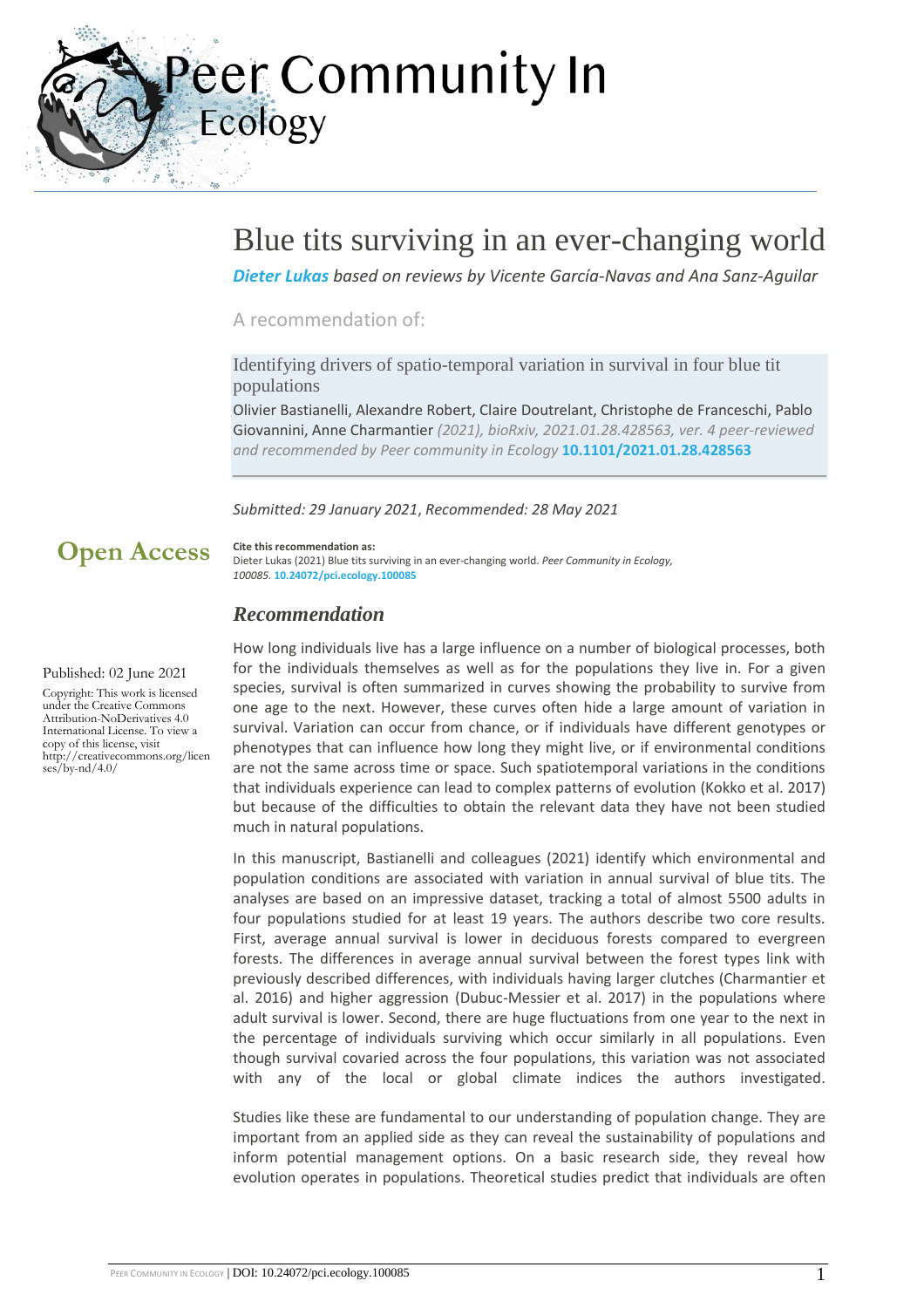

not adapted to average conditions they experience, but either selected to balance the extremes they encounter or to make the best during harsh conditions when it really matters (Lewontin & Cohen 1969).

This study also opens the door to new research, highlighting that demographic studies should pay attention to variation in survival and other life history traits. For blue tits specifically, the study shows that in order to understand the demography of populations we need a better mechanistic understanding of the environmental and physiological pressures influencing whether individuals die or not to make predictions whether and how climate or other ecological effects shape variation in survival.

#### **References**

Bastianelli O, Robert A, Doutrelant C, Franceschi C de, Giovannini P, Charmantier A (2021) Identifying drivers of spatio-temporal variation in survival in four blue tit populations. bioRxiv, 2021.01.28.428563, ver. 4 peerreviewed and recommended by Peer community in Ecology. <https://doi.org/10.1101/2021.01.28.428563>

Charmantier A, Doutrelant C, Dubuc-Messier G, Fargevieille A, Szulkin M (2016) Mediterranean blue tits as a case study of local adaptation. Evolutionary Applications, 9, 135–152. <https://doi.org/10.1111/eva.12282>

Dubuc-Messier G, Réale D, Perret P, Charmantier A (2017) Environmental heterogeneity and population differences in blue tits personality traits. Behavioral Ecology, 28, 448– 459. <https://doi.org/10.1093/beheco/arw148>

Kokko H, Chaturvedi A, Croll D, Fischer MC, Guillaume F, Karrenberg S, Kerr B, Rolshausen G, Stapley J (2017) Can Evolution Supply What Ecology Demands? Trends in Ecology & Evolution, 32, 187– 197. <https://doi.org/10.1016/j.tree.2016.12.005>

Lewontin RC, Cohen D (1969) On Population Growth in a Randomly Varying Environment. Proceedings of the National Academy of Sciences, 62, 1056–1060. <https://doi.org/10.1073/pnas.62.4.1056>

**Reviews**

Toggle reviews

# *Revision round #2*

*2021-05-18*

## *Author's Reply*

#### **[Download author's reply \(PDF file\)Download tracked changes file](https://ecology.peercommunityin.org/download/t_recommendations.reply_pdf.918a9fe4b3edf61b.323032312d30352d32312e417574686f72526573706f6e73654c6574746572322e706466.pdf)**

You will attached our response letter, as well as the tracked changed document. All other documents (data and main revised manuscript file) have been submitted as revisions in BioRxiv.

Best regards,

Ann Charmantier

*Decision round #2*

Dear authors,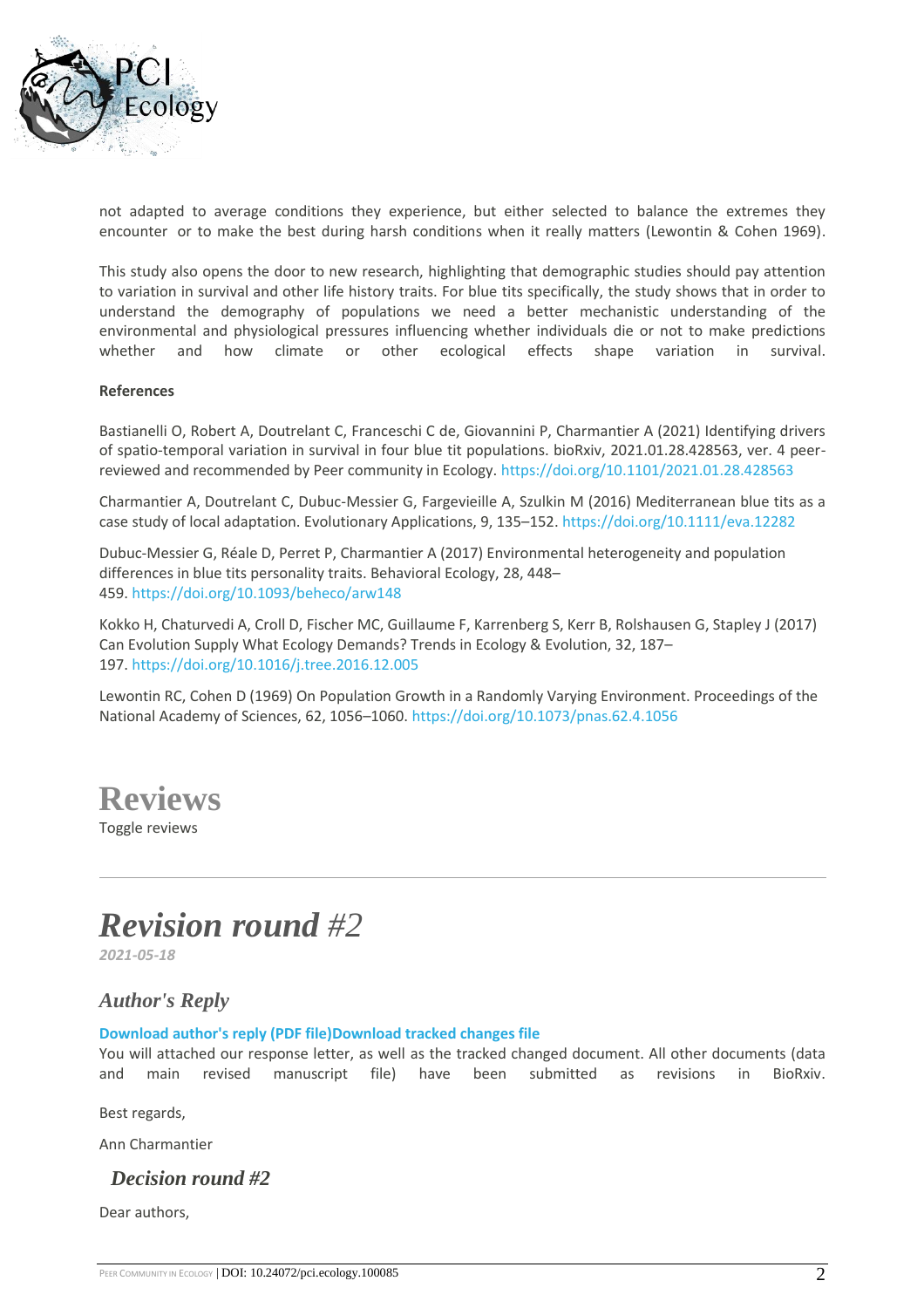

Thank you for addressing all the comments of the reviewers and me in such detail. The manuscript now contains additional details helpful to fully appreciate the inferences your study provides. I only have a few, very minor suggestions for changes that should be easy to address so I can recommend this study.

#### Comparison with previous study by Grosbois and colleagues:

In the introduction, there is a bit of a jump from the pace-of-life arguments (paragraph 105-132) to the study by Grosbois (lines 133-143) back to your framing around the pace-of-life (paragraph 144-150). I think it would help to see more clearly how the study by Grosbois et al fits within the frame of your study. Did Grosbois and colleagues also look at factors related to the pace-of-life arguments (e.g. habitat type) or is this framing one of the aspects where your study advances beyond those previous analyses, but not find any differences? If they only focused on climatic variables, I think you could move the description of this study to the earlier part of the introduction where you discuss climate (integrate lines 133-143 with/after the text in the paragraph starting in line 88).

#### Framing:

In the final paragraph of the introduction, you state that the main aim of this study is to determine "a difference in adult survival between habitat types". Accordingly, I think it would be helpful to already mention the relevant result in the first paragraph of the discussion. When you discuss these results (line 660ff), you could also link to the broader literature again to show how your set of findings (including your earlier studies) provide insights beyond these populations (see e.g. Galipaud, M., & Kokko, H. (2020). Adaptation and plasticity in life-history theory: How to derive predictions. Evolution and Human Behavior, 41(6), 493-501.)

#### Minor typos:

There are some minor typos you might want to fix for the final version. I focused on the new and revised parts of the manuscript, so you might want go through the whole manuscript for another check:

Line 103: first letter not capitalised: if large scale climatic factors

Line 114: missing word: such [as] pair fidelity

Line 117: missing reference: Nord & Nilsson 2016 Bio Let.

Table 4: final R2 value still has additional values after the decimal point

Line 380: I don't think you need the reference for U-CARE here in the results because you are already provide it in the methods

Line 431: missing space: quadratic effect

Line 518: change phrase: stronger dataset instead of strongest dataset

Line 641: change word: I think you mean provisioning rather than provisional

*Preprint DOI:* **<https://doi.org/10.1101/2021.01.28.428563>**

# *Revision round #1*

*2021-03-01*

### *Author's Reply*

**[Download author's reply \(PDF file\)Download tracked changes file](https://ecology.peercommunityin.org/download/t_recommendations.reply_pdf.95c2ecdbc78d5b77.323032312d30352d31302e417574686f72526573706f6e73654c65747465722e706466.pdf)** Dear Editor,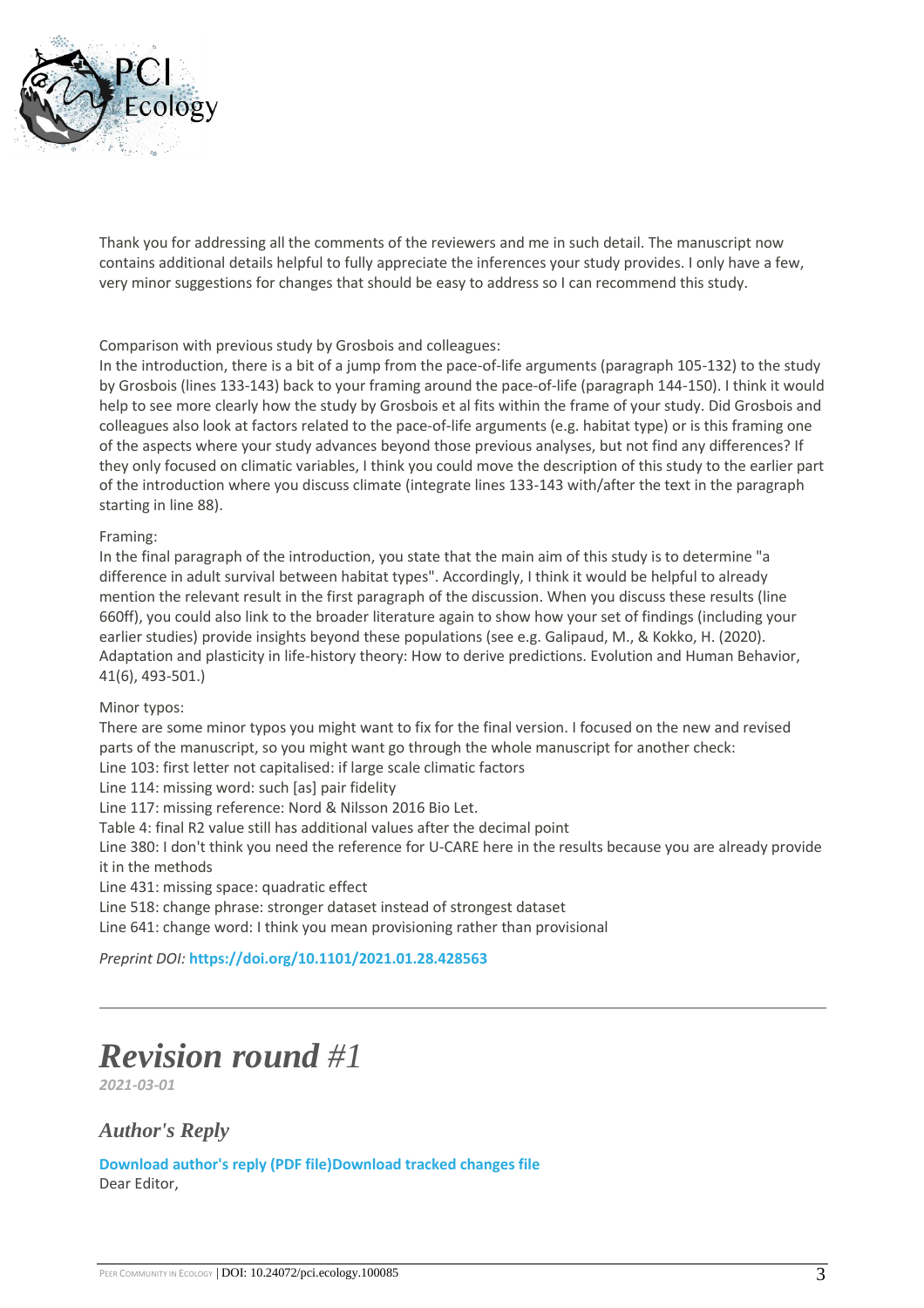

Attached you will find our response letter answering each reviewer comment, along with the new version of the ms which is also available on the BioRxiv server. If necessary we can also submit a tracked changes document, but since we have reformatted most figures and tables, it is very messy!

Best wishes,

Anne Charmantier

### *Decision round #1*

Dear Authors,

Your preprint entitled "Identifying drivers of spatio-temporal variation in survival in four blue tit populations"has now been reviewed and the reviewers' comments are appended below. As you will see, both reviewers consider your study to be sound and insightful, and I share their views. Yet they have several comments that need to be addressed carefully before I can recommend your preprint.

In particular, I agree with both reviewers that more detail should be provided in the manuscript to explain the potential links between the factors you investigate and survival. I think this will make the manuscript clearer and help readers to see how your findings might transfer to other populations or other species. From my perspective, as someone who does not know a lot about your study species of blue tit, I think it could also help to have a paragraph in the introduction that briefly explains some key parameters of the species as they relate to survival (e.g. seasonal breeder, non-migratory but swarm forming in the winter?, when do individuals of which sex disperse how far?, is the highest mortality in the winter, during incubation in the nest, during feeding from predation?, what is the maximum longevity?). Having this information might help to explain better in the introduction why you chose these various factors and how they could potentially shape survival in the different populations. In turn, I think it would help if the introduction is focused only on those factors that are central to your study: for example, the abstract mentions boldness which has no direct relation to your study setup.

I have an additional comment about the presentation of the approach and results in the tables and figures. There is a lot of information, but it is sometimes difficult to understand what information there is to extract for someone not as familiar with the setup as you.

Table 1: Is this supposed to be a supplement? It currently appears at the end of the manuscript, and you later focus on the more specific models rather than presenting the full breadth of results from all the models. Table 3: There are some formatting issues in the pdf. I also wonder whether you want to set the number of digits after the decimal points (e.g. have four digits) to make comparisons easier.

Table 5: I think it would be interesting to have your results here as well for comparison. You could also add a column that explains whether each site is deciduous or evergreen.

Figure 1: Could you maybe include photographs that illustrate the forest conditions at the four sites? Figure 2: The label for the fourth population E-Muro in red is missing. Maybe you could combine this figure with the additional illustrations of year-by-year variation shown in Figure 3 and Figure 4a.

Figure 3/4a: As mentioned above, the year-by-year trends on their own are not particularly informative. I think they gain their information from the comparison with the other trends, to compare the extent of variation in each and whether yearly fluctuations might align.

All the comments focus on adding information to the manuscript that presumably was already part of your decision processes. I am looking forward to read a new improved version of the manuscript to eventually recommend it.

*Preprint DOI:* **<https://doi.org/10.1101/2021.01.28.428563>**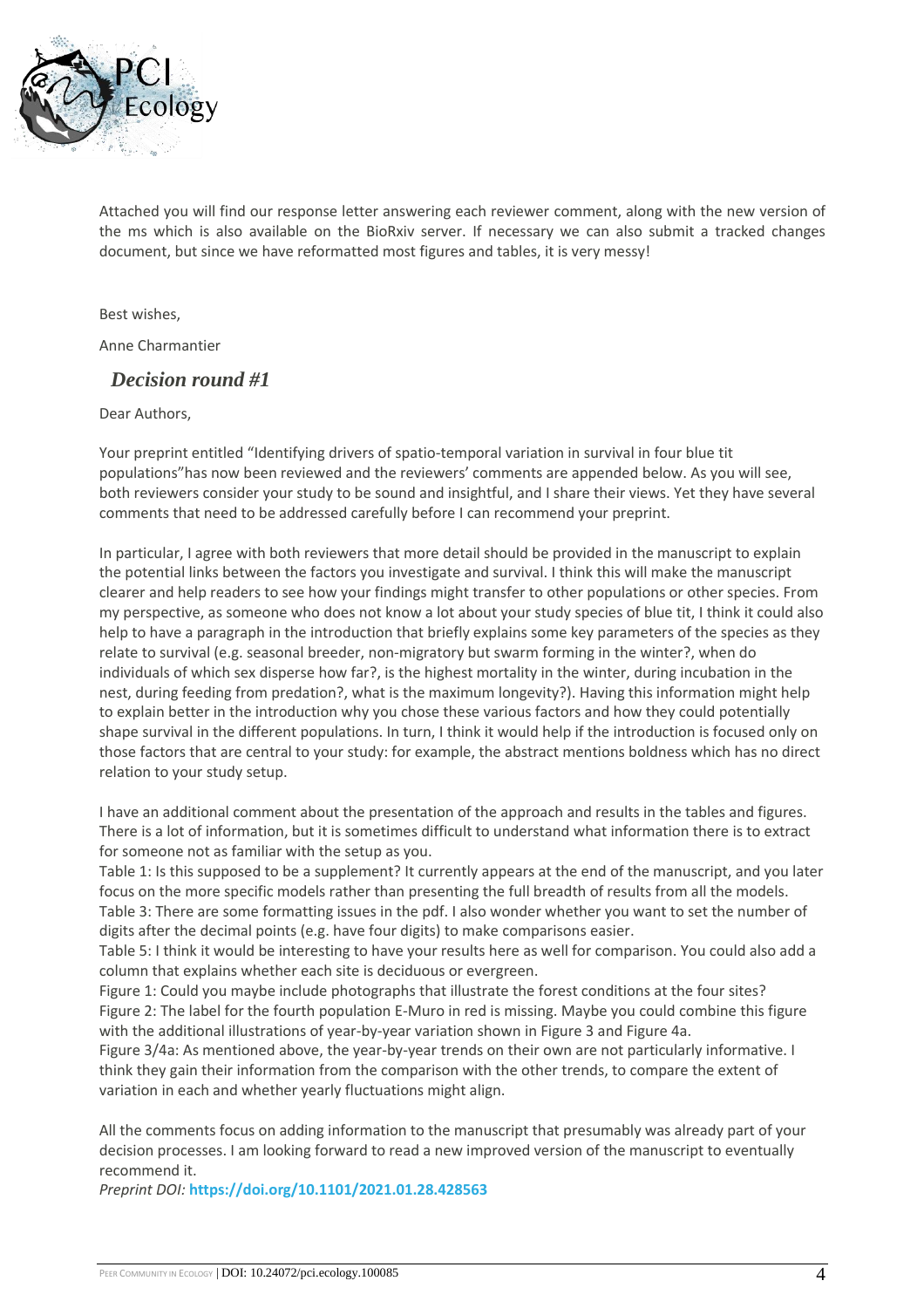

## *Reviewed by [Ana Sanz-Aguilar,](https://ecology.peercommunityin.org/public/user_public_page?userId=268) 2021-02-19 12:25*

The manuscript "Identifying drivers of spatio-temporal variation in survival in four blue tit populations" analyzes four long term databases to understand the temporal variations in survival probabilities in relation with environmental conditions and density dependence. The scientific background is sound and the methods are robust and correctly implemented. I'm very surprised with the discrepancies with the previous analyses of Grosbois et al. The authors have made a good job re-analyzing the same time window to understand the discrepancies, but again results are different. As the only difference is the removal of experimental birds from the database, is it possible that these birds could be more affected by environmental conditions for any reason? (I recognize that I find this explanation weird but I have no alternative suggestions). In any case, I think that that the current analyses is better conducted that the one of Grosbois (I think that removing experimental birds is the correct decision) and the databases are longer and thus more suitable to explore factors affecting the temporal variations of survival. As a general suggestion I recommend the authors to check the beta estimates of covariates to be sure if the effect is positive or negative (if the 95%CI do not include zero) and to provide R square values (the percentage of temporal variance explained by covariates) for all the analyses.

#### Specific comments:

Figure 2. E-Muro is lacking in the Figure legend. I recommend to specify that model 18 include the effects of "age+pop.year" in survival.

Line 25. I suggest to indicate that populations "can" display lower survival. This is true for blue tits but may differ for other species/populations. As this is a general statement I suggest including the word "can" or "may".

Lines 26-27. Maybe the authors could indicate "adult blue tits" or "breeding blue tits". As age class is included among the effects tested it seems without further information that the analyses could deal also with juvenile survival, which is not the case.

Line 93. Please could you indicate in brackets the age classes considered?

Line 114. Please could you summarize the mechanisms provided/suggested by Grosbois et al to explain survival variation in Mediterranean populations of blue tits as a function of Sahel rainfall? How this index could influence climate in the Mediterranean is neither explained in methods (line 167)

Lines 199-204. Population density index. Sorry I cannot understand how the index was calculated. Only the next boxes present all the years were considered (e.g. 26 in E-Pririo) or different number of nest boxes were considered for different years?

Line 213. I suggest changing "censored right" by "right censored"

Line 226. It should be Fig 4b instead Fig 3b.

Line 255. I think that model selection should be the same for all the covariates, not using the AIC for breeding density and the p-ANODEV for the others. I suggest to use all of them and discuss them at the light of R2 value that indicates the percentage of temporal variation explained by the covariate and finally (when there could be doubts) the authors could check the 95% CI of the beta estimate corresponding to the covariate slope to check if limits include zero.

Table 2. Here recapture probability P should be in capital letters to be consistent with the general notation in the manuscript.

Line 298. It should be Figure 3, instead Figure 3A.

Table 3. Why the model Phi (age+pop+q\_winterMOI) is not included?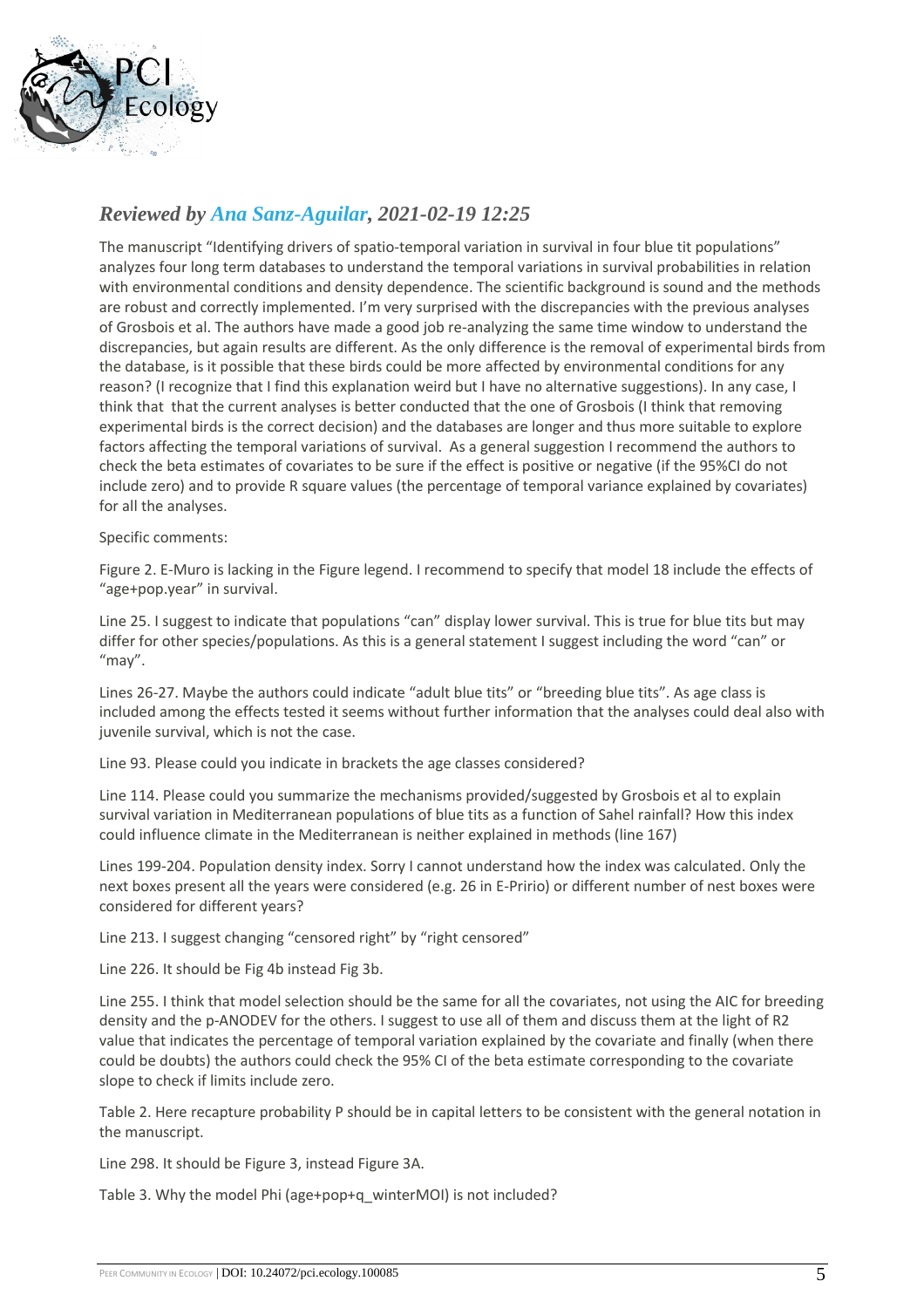

Line 351. I recommend checking the 95%CI of the beta estimate to be sure that population density had a negative correlation with survival.

Line 449. Include the reference Blondel et al. 1992 after "see Table5".

Line 463. I think that here, as breeding density was not significant via ANODEV test it would be better to discuss the percentage of temporal variation explained by this covariate and also the 95%CI of the beta estimate (see previous comments).

## *Reviewed by [Vicente García-Navas,](https://ecology.peercommunityin.org/public/user_public_page?userId=434) 2021-02-28 11:51*

This study relies on an impressive dataset (almost 40 years of study), which has allowed us to better know this species, the blue tit, and gain insight into key aspects within the field of Evolutionary Ecology, such as local adaptation or phenotypic plasticity. Some studies derived of this long-term research program are frequently included as textbook examples of adaptation to environmental heterogeneity, and exemplifies the peculiarities of the Mediterranean region. Prof. Anne Charmantier has taken the baton from the renowned Prof. Jacques Blondel and now she leads the team. The Montpellier group continues to produce high-quality science and contribute to the blue tit being considered the "lab rat" of field studies in Evolutionary Ecology. In this study, Bastianelli et al. use Capture-Mark-Recapture modelling to investigate the effects of climate (at both regional and local scale), breeding density, sex, and age on adult survival in four blue tit populations of Southern France. Overall, I find the study clear, concise and well executed, and the methodology is sound and solid. In my opinion,

the manuscript is generally clearly written and appropriately and thoroughly referenced; very minor language editing would be helpful throughout. My comments are generally minor and offered more to stimulate discussion than being critical. Despite the results are negative (no effect on climatic conditions on survival probability), I think this is a nice contribution, and the authors should move ahead with confidence. I only have some minor points which could help to further improve this paper:

Specific comments: Page numbers missing.

#### Abstract:

L23 Habitat "naturalness" sounds odd. I'd use level of anthropogenization or something similar instead.

L24-25 I would say that 'populations whose individuals…' as talking about the behavior of a population as a whole is somehow controversial. Populations do not exhibit behavior syndromes, individuals do.

L38-39 Please, provide the (potential) reason for this decline. It is not clear if these two populations belong to the same habitat type (e.g., evergreen forest) or locality.

Introduction:

L46 Please, add Oxford (serial) comma after "trends".

L66 I would add a few examples of species or populations with strong density-dependent effects on their dynamics.

#### Material & Methods:

L198 The number of nestboxes is rather low in all the studied populations in comparison with other studies in which the number of boxes typically oscillates between 80 and 100. I am just curious about the mean occupation rate and the size of these woodlands (i.e., the number of breeding pairs per ha) (I am sure these details are given in previous studies carried out by the team but I think this info is appropriate for the purposes of the present study). In addition, besides occupation rates, it would be interesting to know if these (concrete?) nestboxes are used by other species -e.g., great tits, crested tits, nuthatches, rock sparrows-, with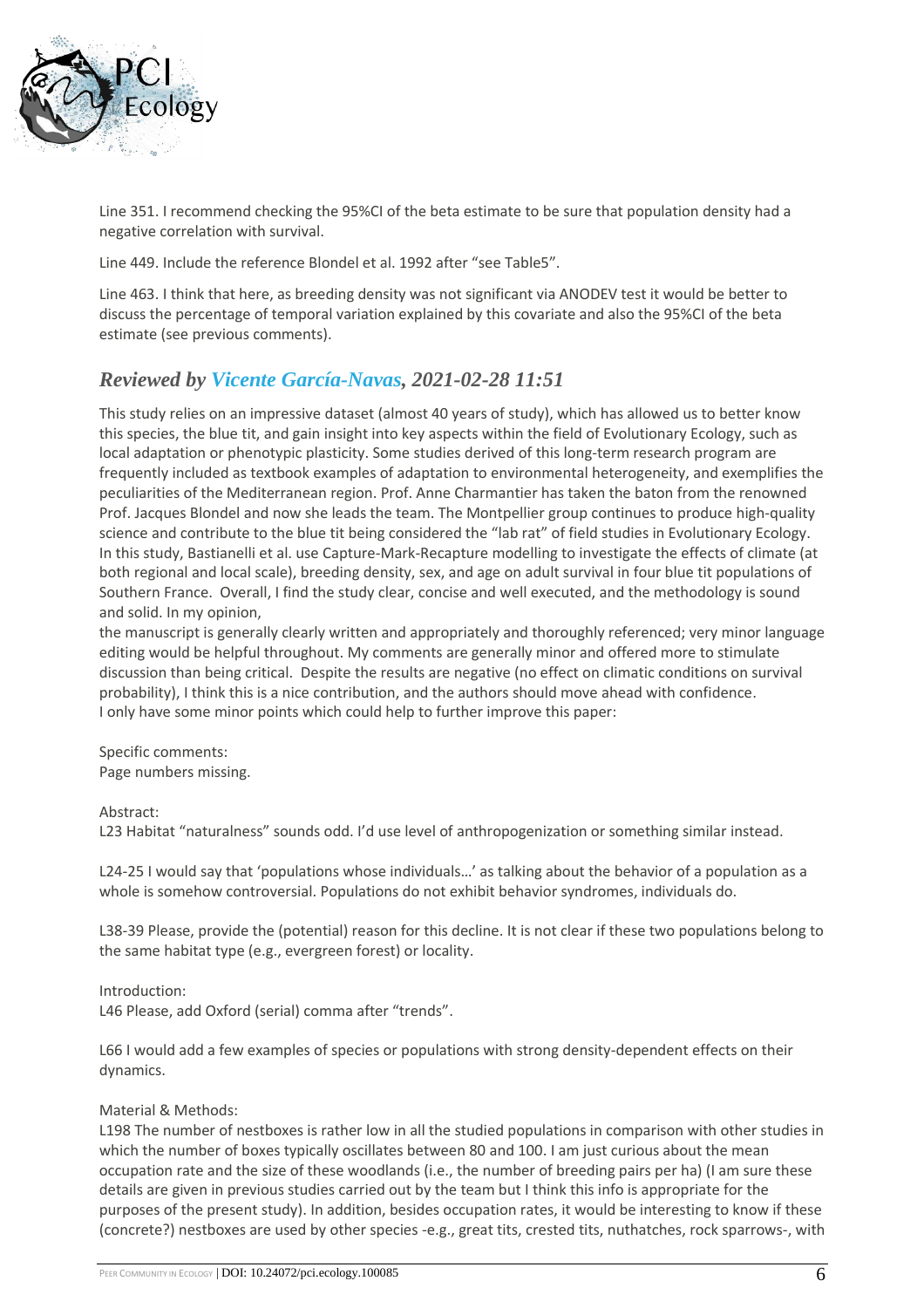

which blue tits compete for nesting places (cavities). Also, it would be interesting to know if nestboxes are protected against potential predators (snakes, weasels, woodpeckers) and if it -predation rates- constitutes a negligible/anecdotal factor or not at a population level.

L238 examined instead of "tested".

Results:

Fig.1: color coding for one locality (E-Muro) is missing. I find this figure a bit crude (too Excel-like) and a bit of elaboration would be more than timely.

L291-293 Intriguing. I wonder if this is related to differences in sex roles during the breeding period between habitats (e.g.; higher male provisioning effort in evergreen forests).

Fig. 3: I would superimpose a Generalized Additive Model (GAM) in each panel, which would allow to derive a trend across time (if any). I think this time series analysis would be more informative than the raw data.

L336 Suggestion: "[…] which differed between the Corsican (E-Pirio, D-Muro, E-Muro) and the mainland (D-Rouviere) populations".

L325. I would include a figure to illustrate the observed negative linear trend in survival in Rouviere and evergreen-Muro.

L340 remaining populations?

L342-343 This sentence is a bit misleading for the reader. Could you reformulate it a bit? L343-343 Suggestion: There was found a linear temporal trend for population breeding density in the populations located at Muro.

Discussion:

L405-406 I agree with this explanation. However, it has been shown that parents contributions to brood care may vary across populations. Some studies have found that female blue tits feed their young less frequently than their mates regardless of the habitat type (evergreen or deciduous forest) (e.g., García-Navas & Sanz, 2012. Condor, 114: 612-621).

L410-415 On this regard, I would be interesting to know if there are differences in terms of immigration rates (i.e., breeding adults not ringed as chicks in the focal population) among localities in order to know if different source-sink dynamics between the four study sites and the surrounding natural populations (birds breeding in tree cavities) may play a role in explaining the observed variation in recapture probabilities. I think authors may refer here to previous studies in which the studied sites are thoroughly described (e.g., Blondel et al. 2006, BioScience, 56: 661-673).

L424 Now, I think my previous comment on nest predation rates is especially opportune.

L463 Authors indicate that the effect of breeding density on adult survival was only detected in the two evergreen populations. However, they do not provide a rationale to explain this finding. It is a bit disappointing as (IMHO) the authors have enough information based on decades of work in this study system to discuss more in depth about why the effect of density is particularly noticeable in this habitat type (e.g., different local conditions: lower availability of food resources; larger foraging distances and territory sizes, etc.). Furthermore, I wonder if nestling mass determines survival probability in these populations. Do chicks fledge in worse conditions in sclerophyllous forests? If so, does nestling condition have a significant impact on survival? For instance, in a study with great tits, Rodríguez et al. (2016; Ecology & Evolution, 6: 4458-4467) reported that large and early chicks have a greater first-year local survival probability. In the same population